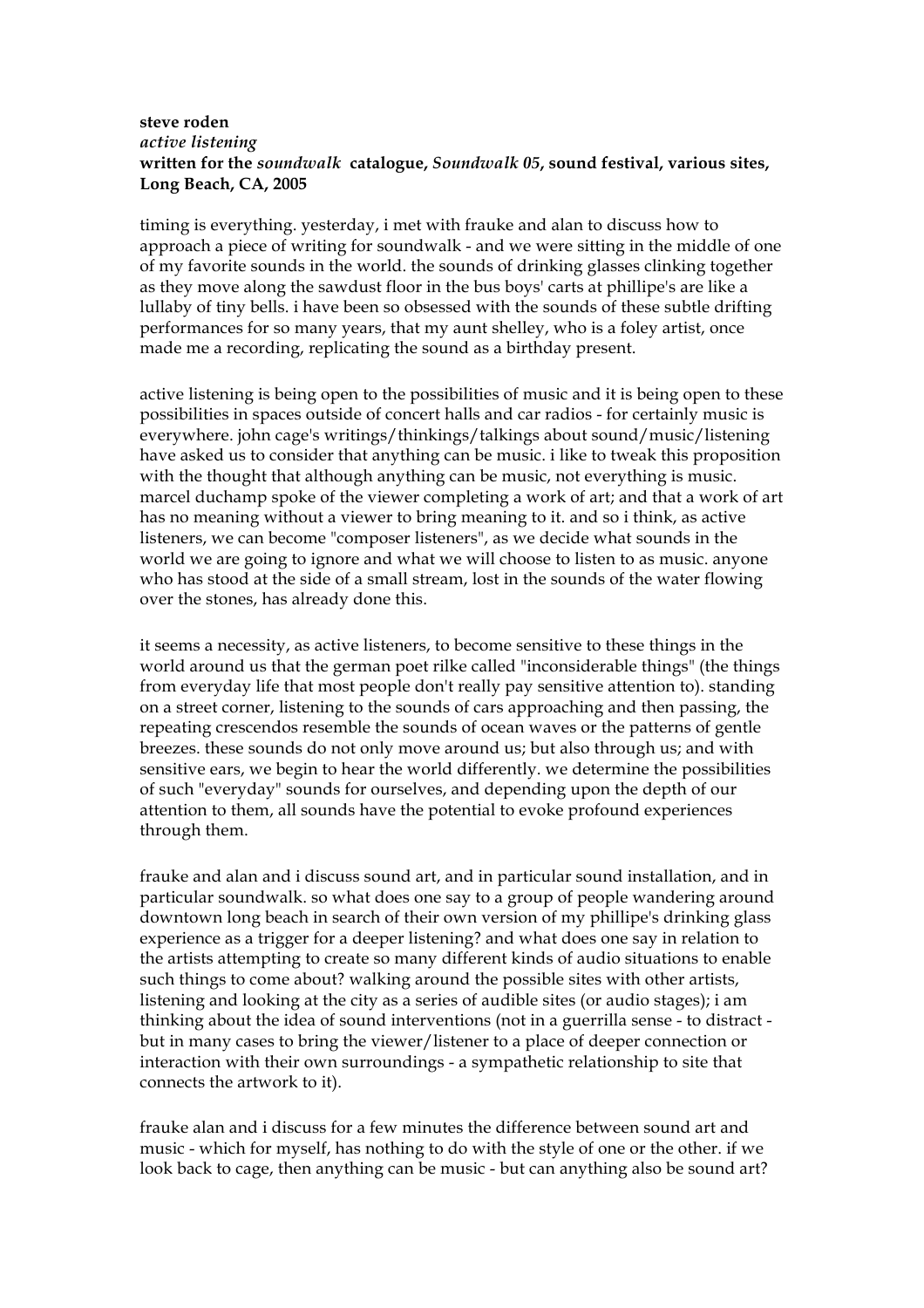(as i hear the beeping of a truck backing up drifting in through the window as i type, do i pause to listen or keep writing?).

unlike the object qualities of a painting or sculpture, sound activates the space it inhabits. sound draws attention to the space and the environment it exists in; and tends to create a kind of intimacy with space (for it shares its presence with the space of a space). sound exists like slowly shifting lights or slightly changing temperatures. it can encourage the listener/viewer to engage with the space differently than if no sound were present. sound can also change the social qualities of space ( for soundwalk, most of the spaces are not generally used to house artworks - parks, abandoned buildings, parking garages, buses, restaurants, e.g. - and thus the social interaction within these spaces will be different than they were the weekend before or will be the weekend after). within existing architecture, a field of sound can create a micro architecture - where audio speakers and one's ears are perhaps the thresholds and doorways to another space of wandering. in this sense, sound not only inhabits space, but has the potential to become space.

(the sawing of construction workers next door has just stopped, and the silence points back to the sound that just faded away - i had ignored it until now gone - and now the space has opened up - and all of the sounds that were beneath the sawing have a different presence - birds, cars, voices - i can actually hear them - now, the sawing begins again - this time i am listening.)

so what is the difference between sound art and music? my own piece for soundwalk hopes to transform the dome room into a different space through the presence of sound (again, this hope of creating a micro architecture within an existing architecture). of course, this is very different on the surface than a rolling stones concert - yet, the rolling stones can also transform an empty stadium (existing space) into a frenzied blast of emotion (new space) with their own sound (and a heavy dose of lighting, staging, star power, pyrotechnics). folks tend to want to differentiate between these things in terms of style; but lyrics, rhythmic structures, instruments, noise, silence, volume, field recordings, etc. are either acceptable or deplorable in all forms of music and sound art; depending upon an artist or audience's taste.

i think it has more to do with intentions and context. the majority of sound art tends to work towards the activation of spaces in ways that don't necessarily shift focus to a performer; but reflect attention back towards the existing qualities (sometimes shouting, sometimes hidden) of the space itself (and in particular to the relationship between the space and the sounds being generated within it). a rolling stones concert could happen anywhere - the site is simply part of the deal, determined by the number of people it might hold. this is a very different kind of intention and focus towards site than for the group of artists with whom i walked through downtown long beach, trying to find locations that would inspire our soundwalk artworks.

artists were: listening to the amount of outside noise seeping into a space... wondering whether or not one could interact with these noises or needed to shut them out... thinking about how much of a distraction an artwork would be in one spot or could be in another... or possibly attempting to find a place where sound could secretly coexist with a space and remain relatively hidden except to those with the most perceptive of ears. it is a thin and somewhat fragmented line that separates sound and music - and lately i have begun to question why people are so bent upon